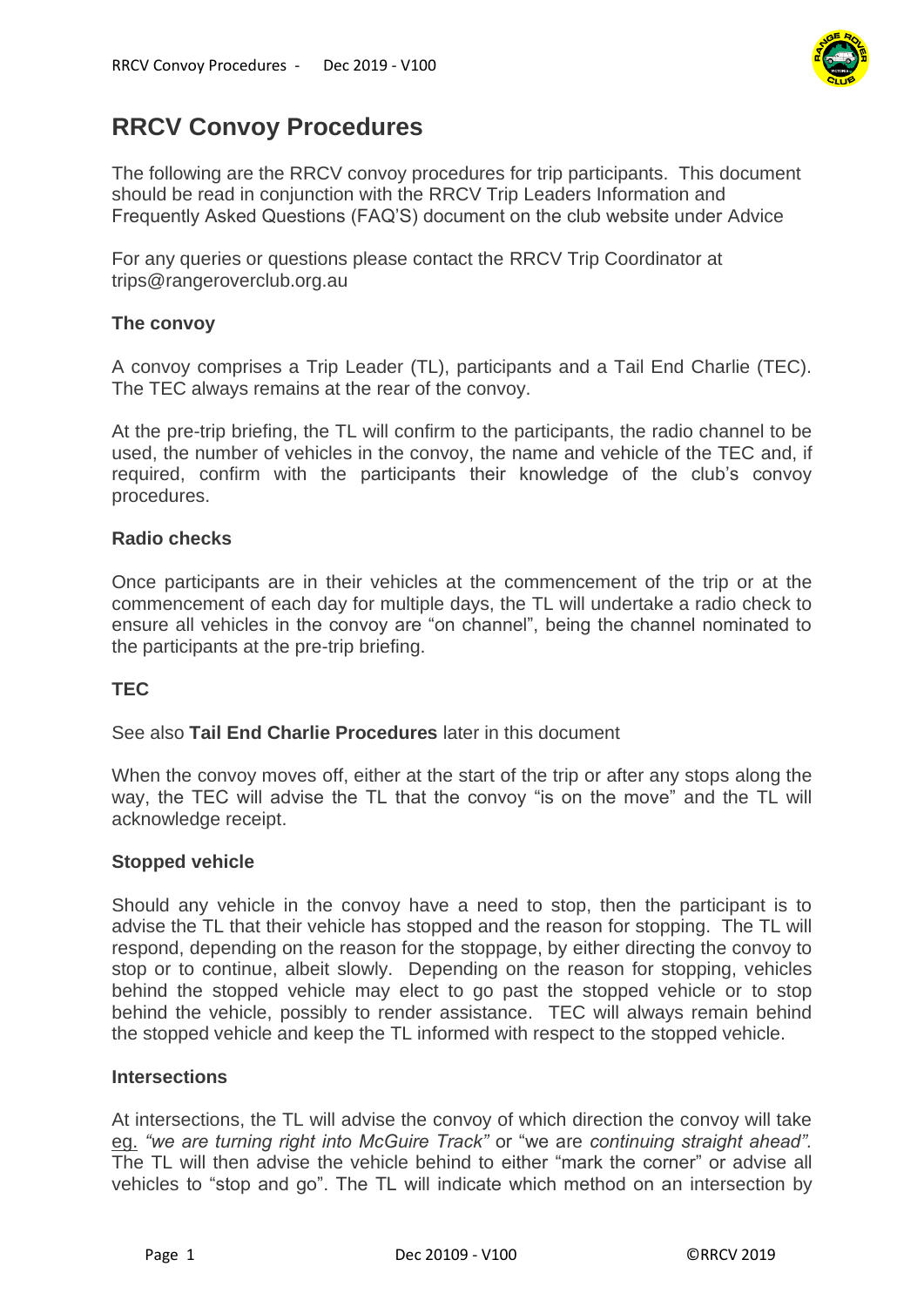

intersection basis, depending on which method is appropriate, generally in relation to how spread out the convoy may be but always taking into account the safety of any stopped vehicle.

Sometimes some vehicles do not necessarily hear the directions from the TL in regard to an intersection, so if a vehicle approaches an intersection with a stopped vehicle, without having heard instructions from the TL, then that vehicle should approach the intersection with caution and check with the stopped vehicle as to the intersection arrangements. Drivers should not assume what is required at an intersection unless it is clear from the TL as to what is required.

The methodology for each of the direction indicators is as follows:

*"Mark the corner* "– The TL will advise the convoy that the intersection will be "marked" and will then instruct the vehicle behind to stop at the intersection in a safe place and "mark the corner". If a turn is required, then the marking vehicle will indicate the direction to turn by either a left or right flashing indicator light and may also move onto the track that is being turned into, if the vehicle behind can see the marking vehicle.

If the direction is to continue straight ahead and not make a turn, then if it is a T- intersection, the marking vehicle can, if safe to do so, either block or partially block the incoming track and indicate the direction by either a left or right flashing indicator. If the intersection is a crossroad, then the vehicle is to proceed just past the intersection and pull off to the side, indicating to the following vehicles, the direction of travel through the intersection Once all vehicles, except TEC have passed the marking vehicle, TEC will then advise the marking vehicle that their vehicle has been seen, with the marking vehicle then falling back into the convoy, in front of TEC. When TEC arrives at, and passes through the intersection, TEC will advise the TL that all vehicles have passed through the intersection, after which the TL will acknowledge receipt of that message

*"Stop and Go"* – The TL will advise the convoy of a "stop and go" at the intersection and will then instruct the vehicle behind the TL to stop at the intersection and only move off once vehicle behind acknowledges (by radio or turning indicators) that it sees the stopped vehicle. The procedure is then repeated for all vehicles passing through the intersection. When TEC arrives at the intersection, TEC will advise the TL that all vehicles have passed through the intersection, after which the TL will acknowledge receipt of that message.

#### **Long or spread-out convoys**

At times, there may be some considerable distance between the TL and TEC due to such factors as a large number of vehicles in the convoy or vehicles are spread-out to avoid dust or to maintain speed over corrugations. Other times radio contact between the TL and TEC may be lost due to the nature of the terrain in these situations, messages may not be received by the TL from TEC or from TEC to the TL. On these occasions, it would be necessary for participants in the convoy, to relay messages along the convoy between TL and TEC.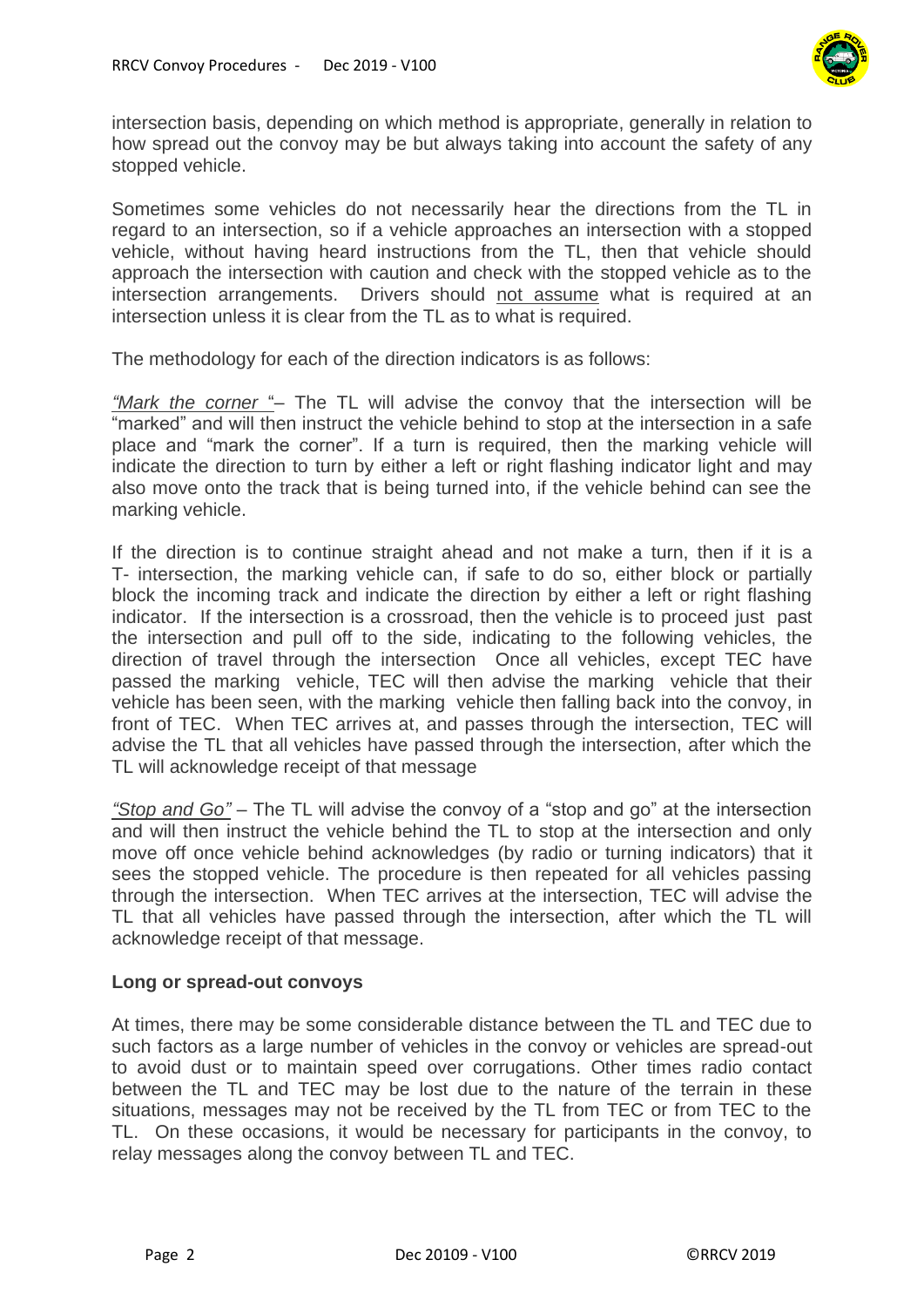

## **Distance between vehicles**

For mountain tracks and roads, all vehicles should remain a safe distance apart, particularly on steep ascents and descents or where the track is slippery. Where there are drainage culverts across tracks on hills, then a following vehicle should remain one culvert distance behind the vehicle in front should the vehicle in front need to reverse back for another runup over a steep ascent or the following vehicle goes into an uncontrolled slide on a descent.

Where possible, excessive distance between vehicles should be avoided. Convoy members should occasionally monitor their rear-view mirror for the following vehicle. Visual or radio confirmation should be made to ensure the convoy has not broken. i.e. people drive at different speeds; maintain a speed that does not lose the vehicle behind unless previously agreed.

For desert tracks and roads where there are significant corrugations, vehicles may need to travel at speed to ride above the corrugations. In this situation, vehicles should refrain from frequently stopping or from slowing down and speeding up due to dust, as both situations places undue pressure on shock absorbers. In these situations, the distance between vehicles may be up to a kilometre apart.

## **Messages from TL to convoy and TEC**

At times, the TL may advise the convoy of matters of importance such as on-coming vehicles, adverse road conditions, obstructions on the road etc. TEC and only the TEC, will acknowledge receipt of the message to the TL and in doing so, the TL should generally be confident that all vehicles in the convoy have received the message.

If TEC does not acknowledge due to being out of range or missing the message, then a vehicle generally in the middle of the convoy may need to convey that message to TEC and TEC will then convey receipt of that message to the TL via that vehicle.

Sometimes, due to various reasons such as noise in a vehicle, distractions (inside and out) or even accidental bumping of the channel, it cannot always be assumed that all vehicles receive such messages therefore drivers should always operate in a safe and responsible manner. Drivers are always responsible for their own actions to ensure the safety of theirs and other vehicles in the convoy.

## **Finally**

The convoy is a team and the participants are team players with the TL as the captain of the team, with TEC as the vice-captain. The success of a convoy in undertaking a trip is largely dependent on that convoy working as a team and helping each other to a successful and safe outcome to the trip.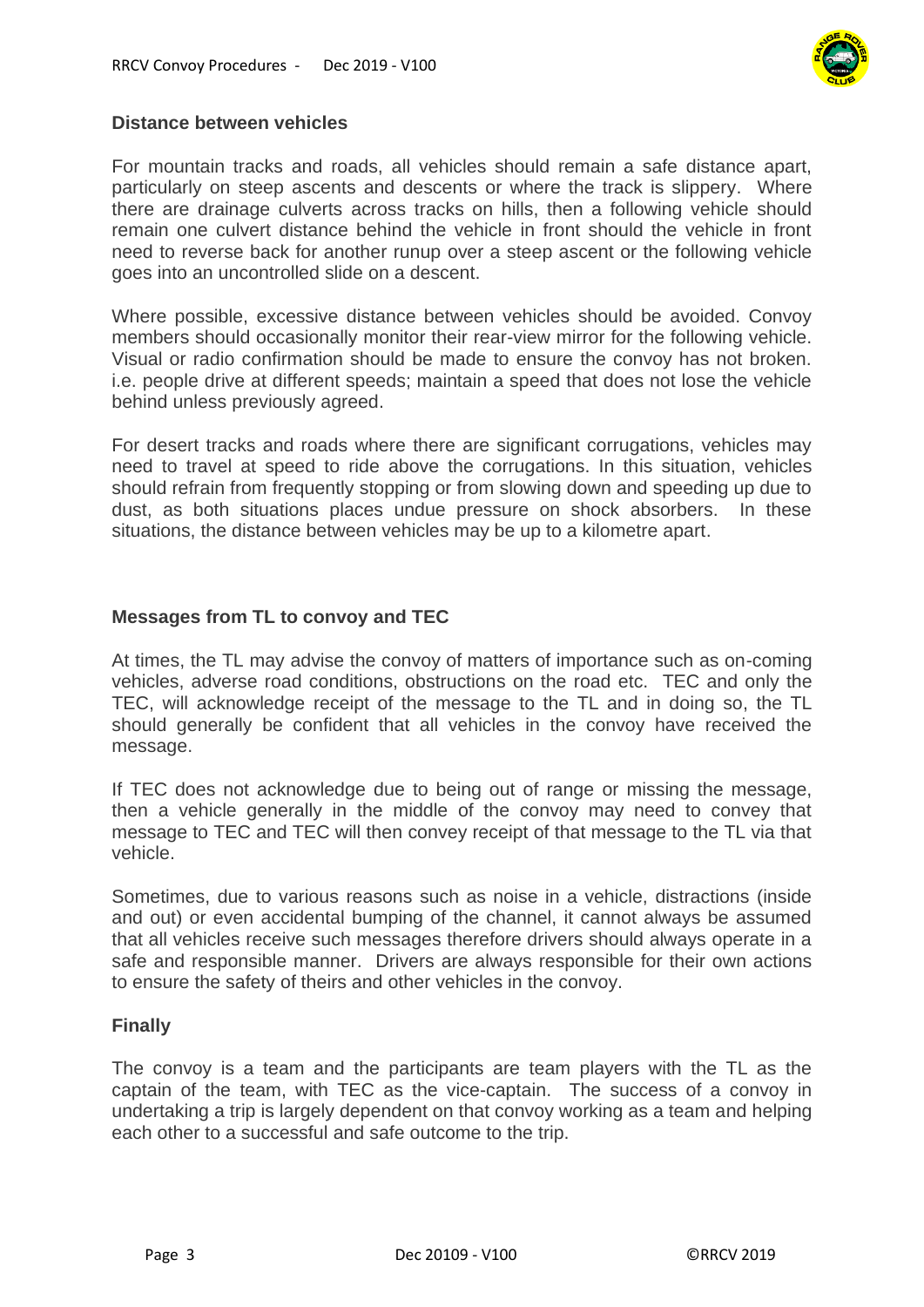

# **Tail End Charlie Procedures**

'Tail End Charlie' - The person nominated to take up the rear position in the convoy on a trip. Nobody should drop behind TEC's vehicle.

Probably the most misunderstood and underrated job in group activities.

The Trip Leader (TL) LEADS the group, but 'Tail End Charlie' (TEC) CONTROLS the group.

Responsibility:

- Safety of the group and to maintain the integrity of the group.
- Assist the TL in making the activity enjoyable for all, building confidence of individuals and the group.
- Assist the TL in monitoring the group and the environment, conservation and environmental awareness, the elements, emergencies and conflicts, navigation, communication, risk perception and risk management.

Management:

- Be the 'eyes' of the TL and the 'voice' when necessary.
- Assist the TL in practical planning considerations and problem solving, supporting and assisting the TL according to the trip plan and manage any incident or emergency strategy if the TL becomes injured or incapacitated.

Commencement of the Trip at the Meeting Place –

- Monitor UHF radio during the TL's trip briefing at Meeting Place and advise the TL of any 'late arrival' messages received.
- Assist the TL to leave the Meeting Place in a timely manner.

During the Trip –

- Vehicles 'marking corners' assist the TL with convoy procedure, advising the 'marking' vehicle over the radio to proceed when safe, when all vehicles other than TEC have passed. Note – 'marker' does not move until advised.
- Advise the TL if one or part of the group is delayed on track for whatever reason or situation i.e. keep the TL informed of the progress or delays of the group.
- Provide the TL with regular information on the progress (or delays) of the rear of the convoy i.e. 'all left camp', 'all turned off highway', 'all back on the bitumen', 'all group crossed the (named) River'. This is to keep the TL informed at all times of the 'strung out' position of all vehicles and to assist the TL in calculating the length and 'time' of the convoy.
- TEC ensures gates are left open or closed as found by the lead driver (TL).
- Provide the TL with information on the movement of other vehicles i.e. another vehicle overtaking the convoy from the rear (TEC may need to advise the